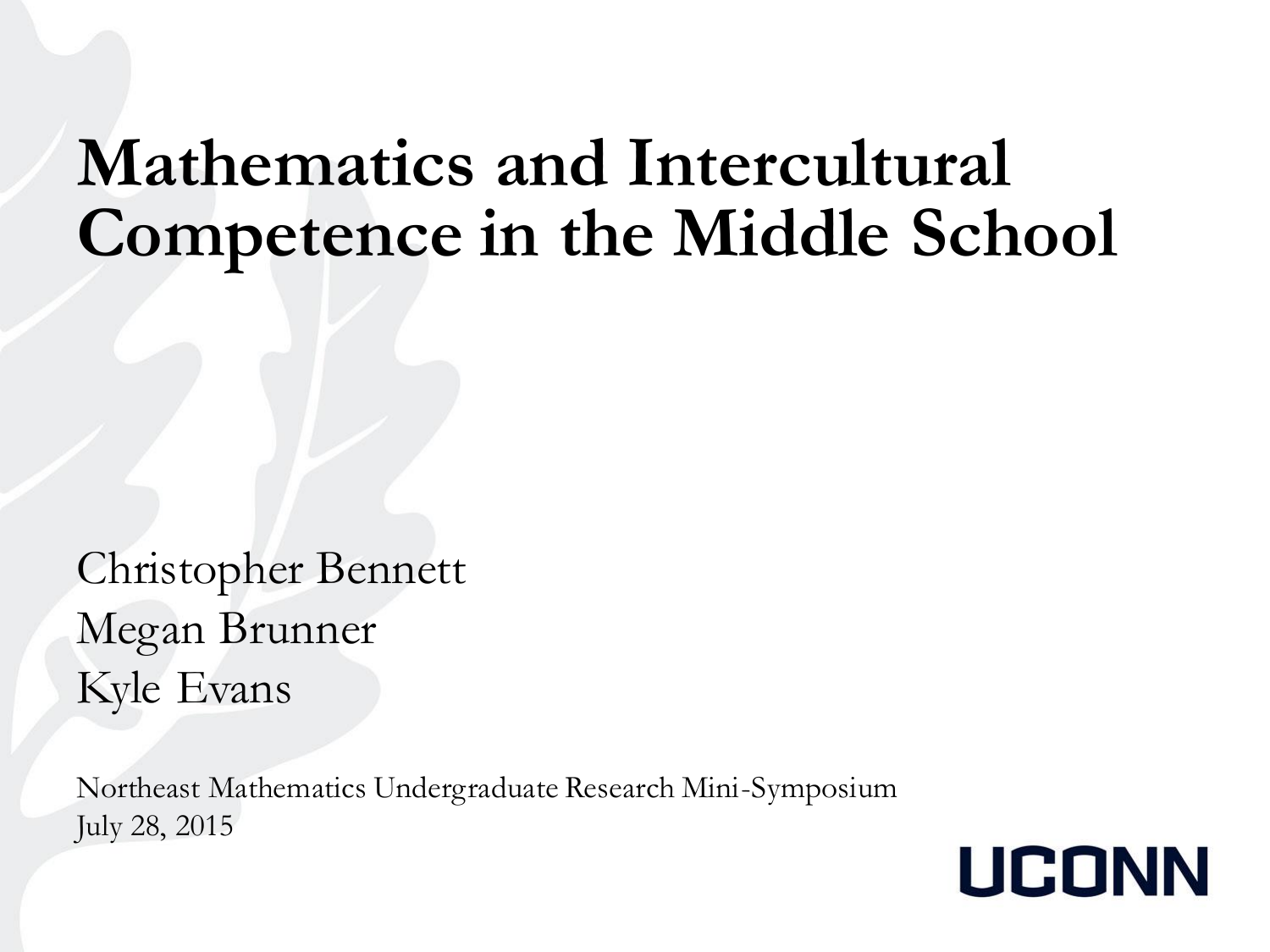#### Overview

- Intercultural Competence
- Motivation
- Survey
- Rubric
- Lesson Plans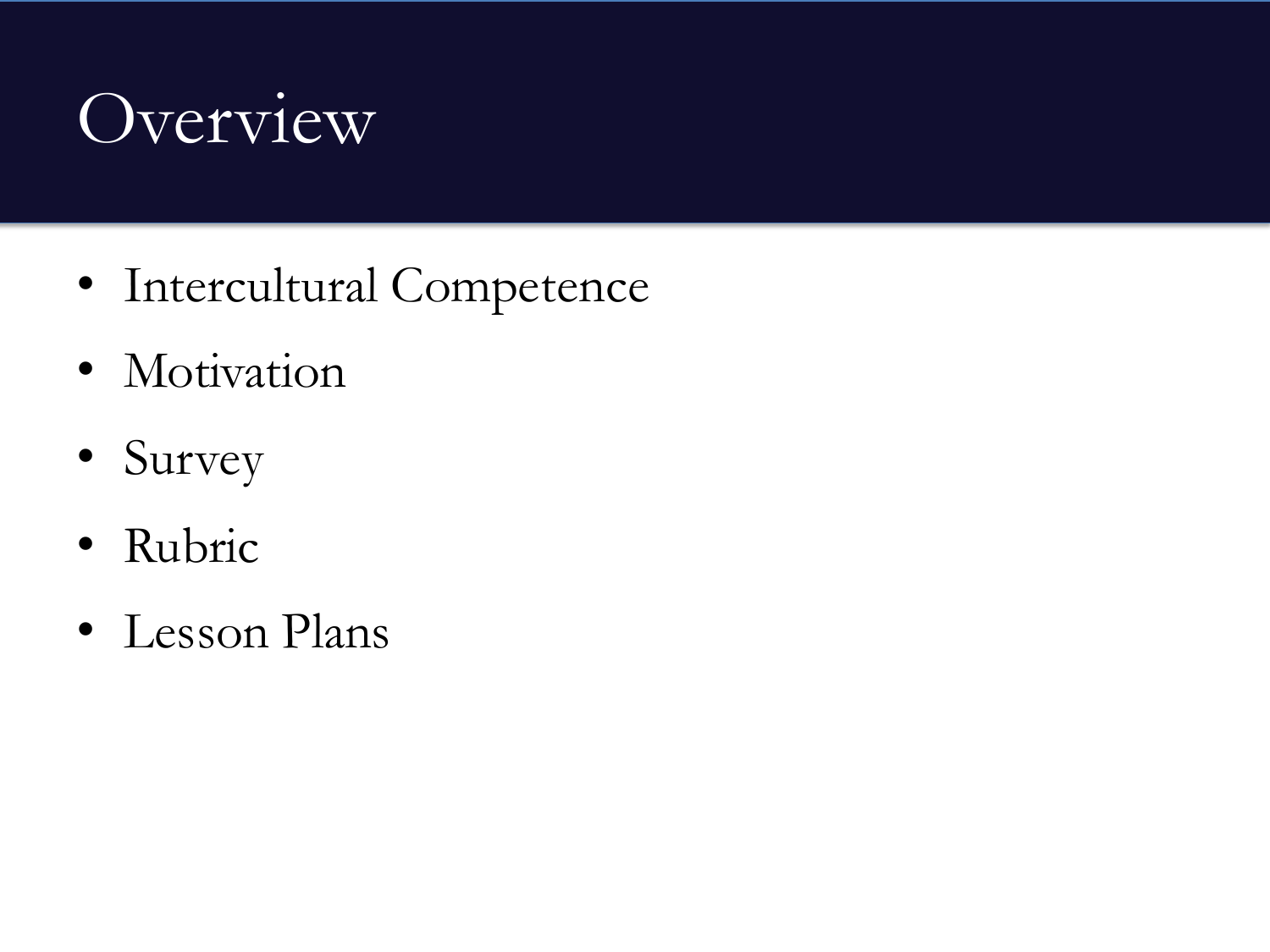# Intercultural Competence (ICC)

- "A person's ability to relate to and communicate with people who speak a different language and live in a different cultural context"
- Byram's factors of ICC
	- **Attitudes**
	- **Knowledge**
	- **Skills of Interpreting and Relating**
	- Skills of Discovery and Interaction
	- Critical Cultural Awareness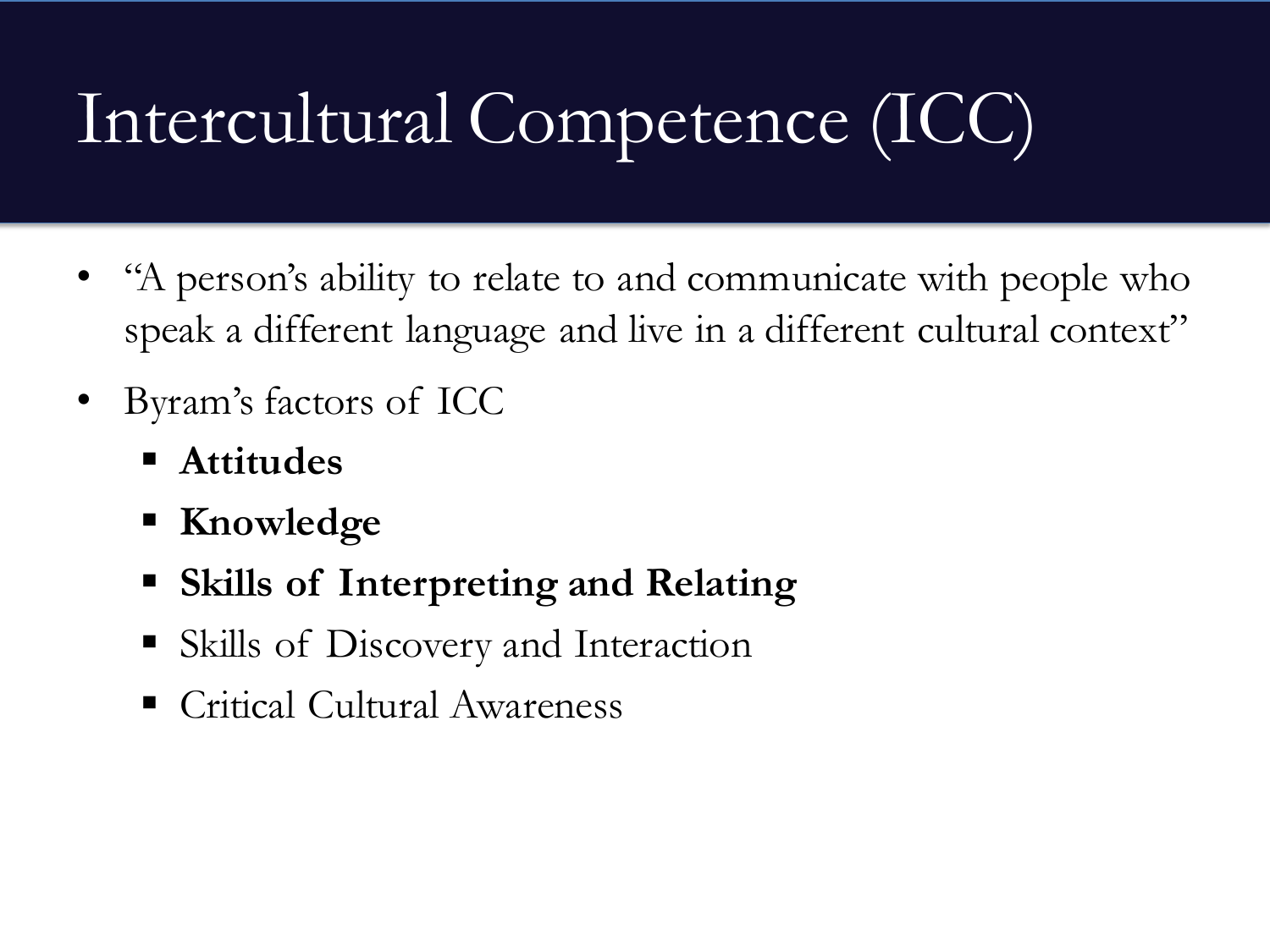# Motivation

- Globalization
- Farmington (CT) School District
- Interdisciplinary units
	- **ICC** focus
	- Assessment
- Math  $\leftrightarrow$  ICC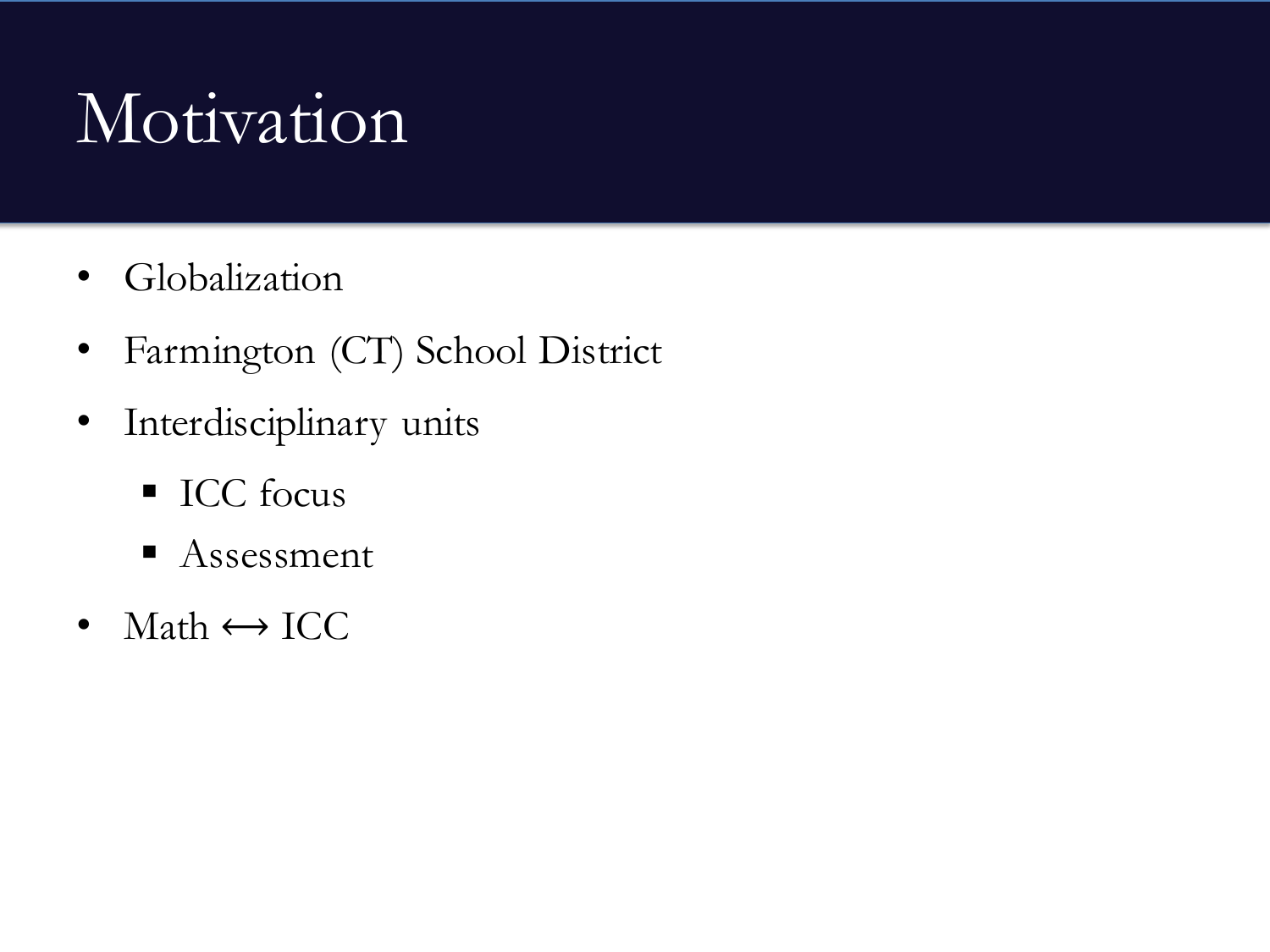## Research Questions

- 1) How can intercultural competence be appropriately assessed within a middle school environment (with a specific focus on sixth grade students)?
- 2) How can intercultural competence be incorporated into K-12 mathematics classrooms?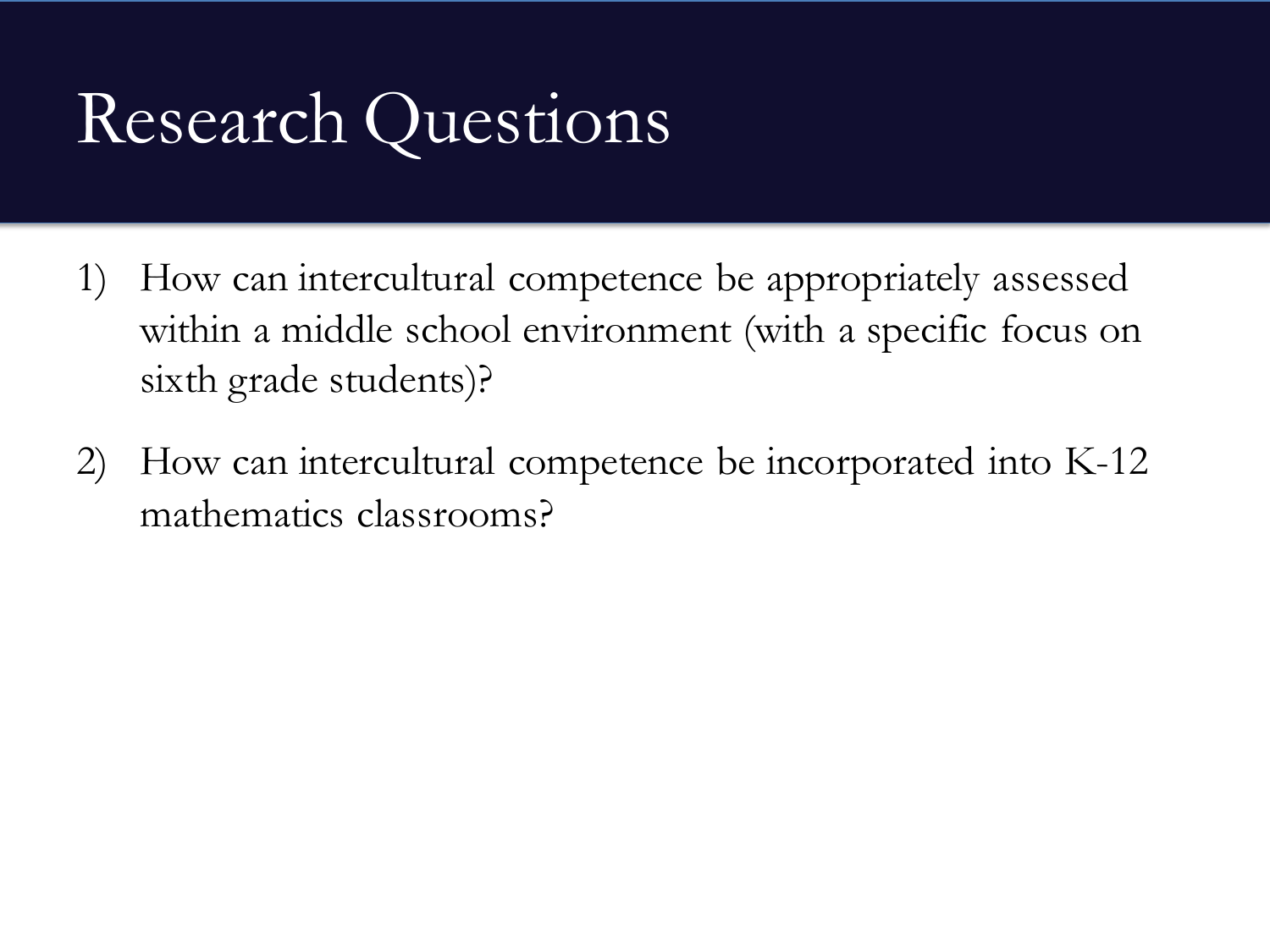# Survey - Process

- Track ICC development over time
- Existing instruments
- Development
- Dimensions
	- Attitudes
	- Knowledge
	- **Mathematics Learning**
	- **Interdisciplinary Learning**
- **Consultation**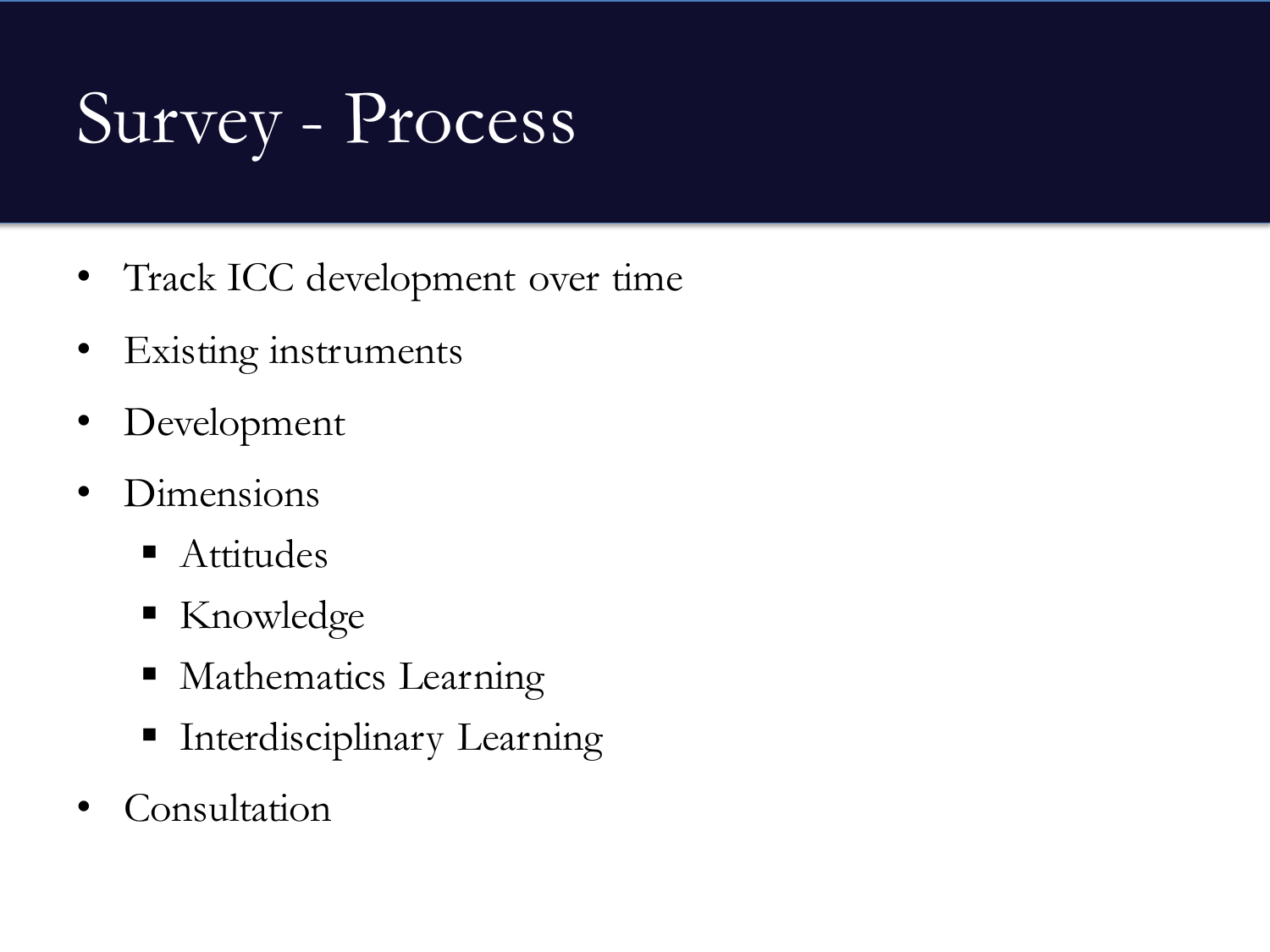# Survey - Results

- Mathematical and Intercultural Awareness Survey (MICAS)
	- 5 demographic questions
	- 33 Likert scale items (5-point scale)
	- 5 open-ended questions

| $\mathbf{A}$ | I can understand my own culture without knowing about other cultures.         |
|--------------|-------------------------------------------------------------------------------|
| $K_{-}$      | I feel that I can clearly explain my culture to a pen pal in another country. |
|              | M   I do not need math to understand another culture.                         |
|              | I enjoy learning about the same topic in different subjects.                  |
| $\bigcirc$   | What are three things you learned about other cultures in math class?         |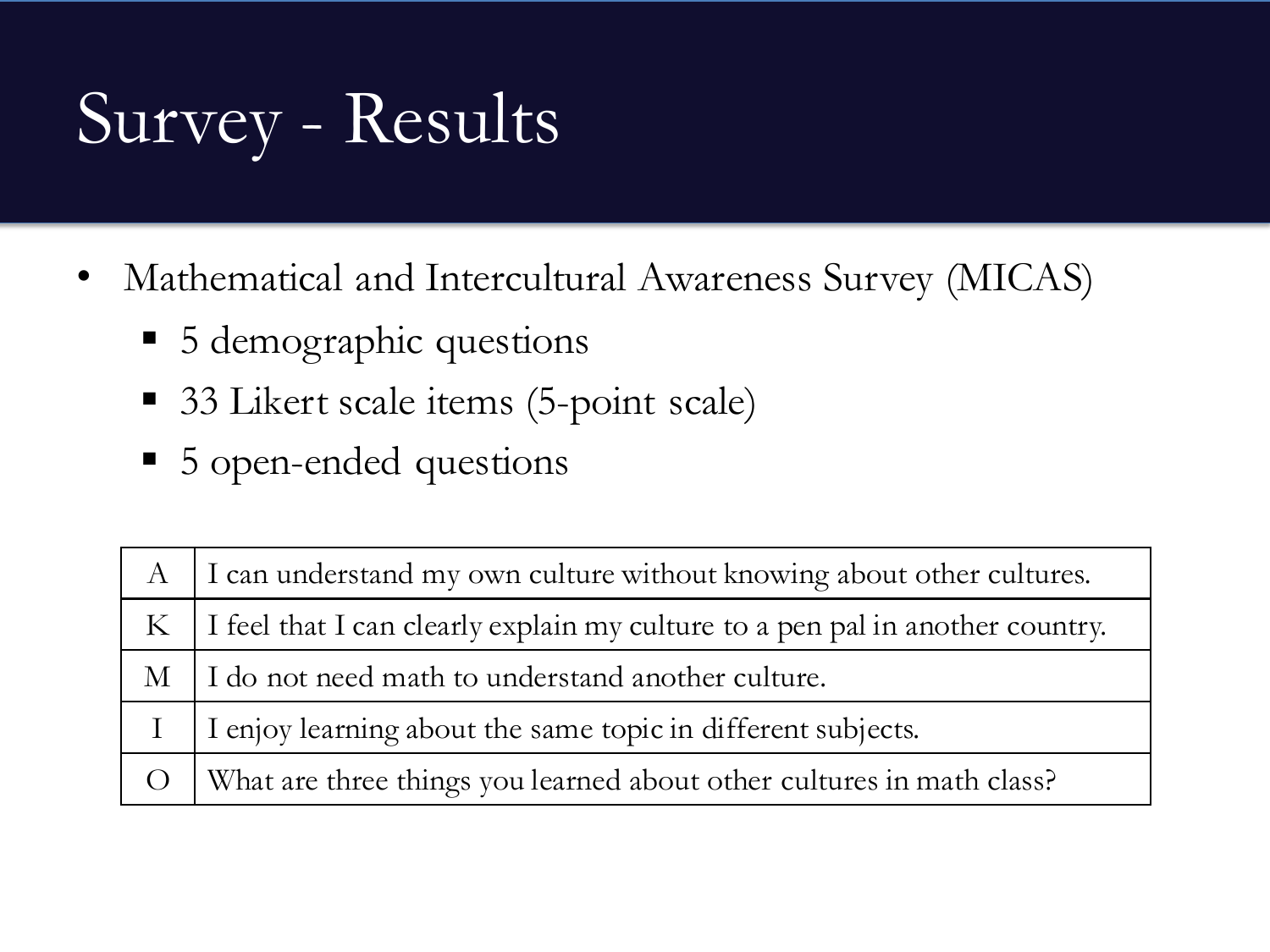# Survey - Goals

- Administer in upcoming school year
	- Refine through data analysis
- Future uses
	- Other schools
	- Other grade levels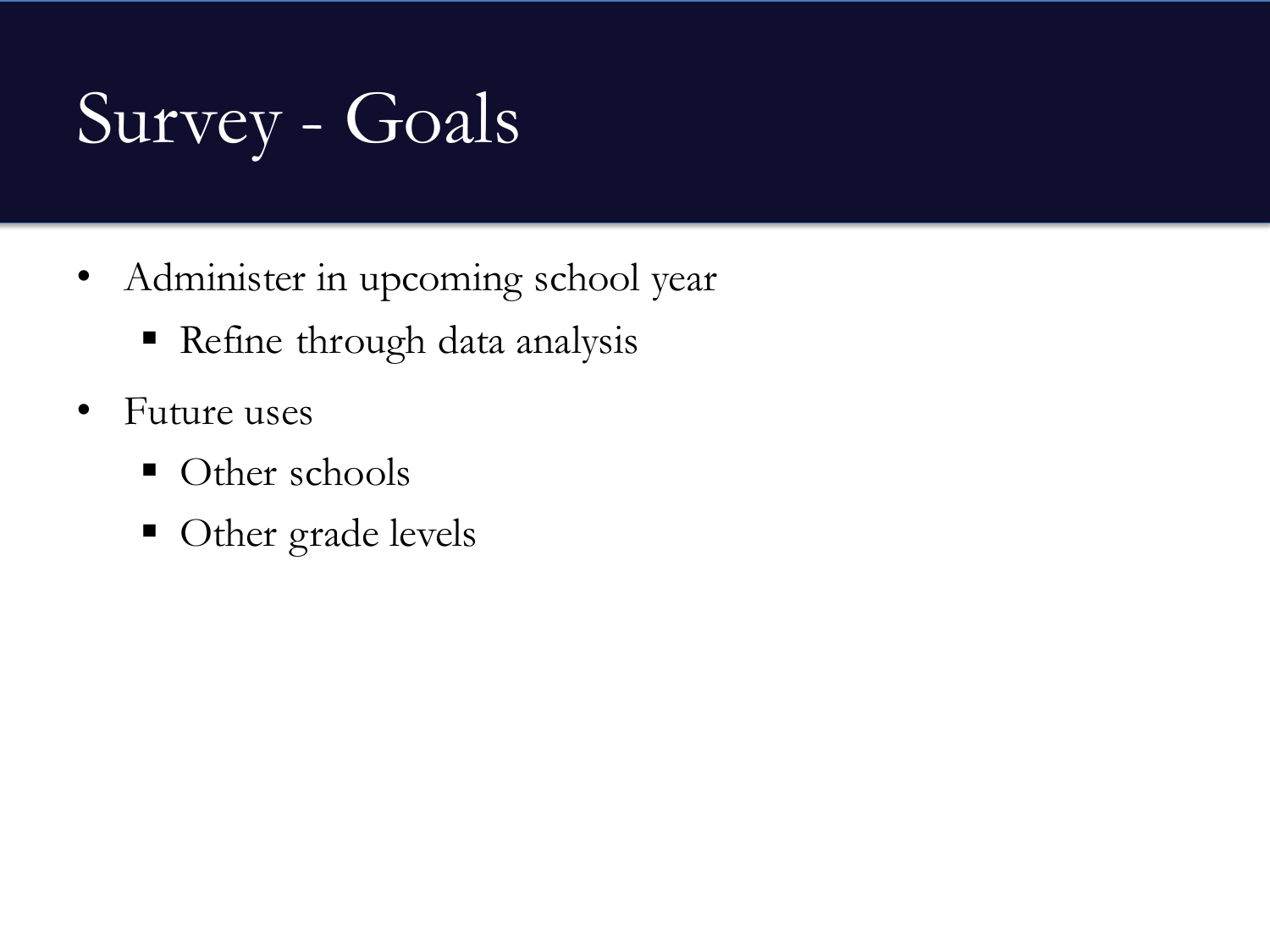## Rubric - Process

- Teacher resource
	- **Written responses**
	- Classroom interactions
- Existing tools
	- VALUE rubric
- Extremes  $\rightarrow$  Levels
- Consultation
	- Teacher guide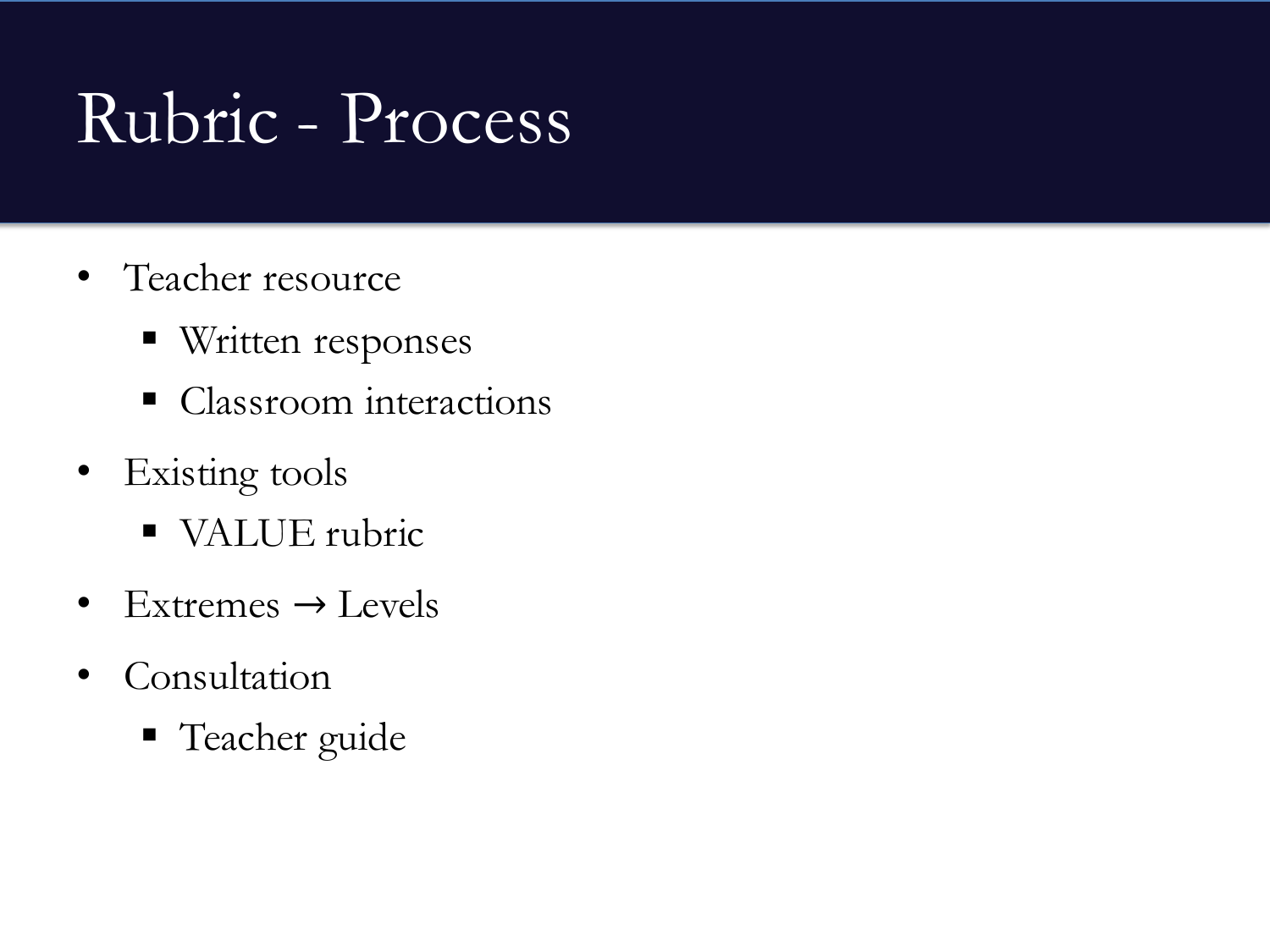#### Rubric - Results

- Categories: Curiosity, Openness, Knowledge of Self/Other
- Levels: Insufficient, Developing, Emerging, Proficient

|                          | "Proficient"                                                                                                                                                                   |          | "Insufficient"                                                                                                             |
|--------------------------|--------------------------------------------------------------------------------------------------------------------------------------------------------------------------------|----------|----------------------------------------------------------------------------------------------------------------------------|
| Attitudes -<br>Curiosity | Student shows interest in learning<br>about all aspects of different<br>cultures and subcultures. Student<br>asks questions which are able to<br>form discussions among peers. | $\cdots$ | Student lacks interest in learning<br>about cultures. Student asks few<br>or inappropriate questions during<br>class time. |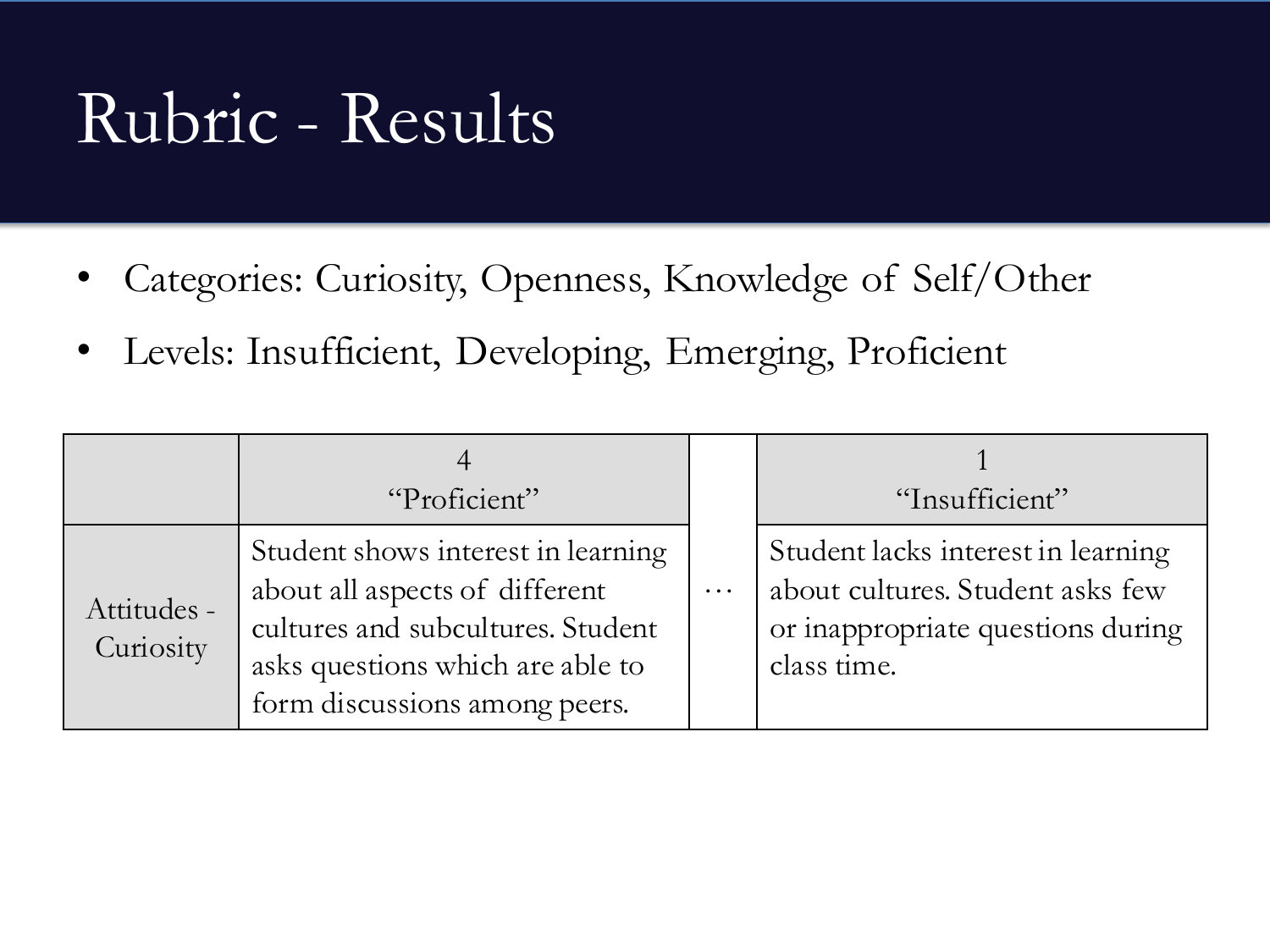# Rubric - Goals

- Application to any content area
- Future uses
	- Other schools
	- Other grade levels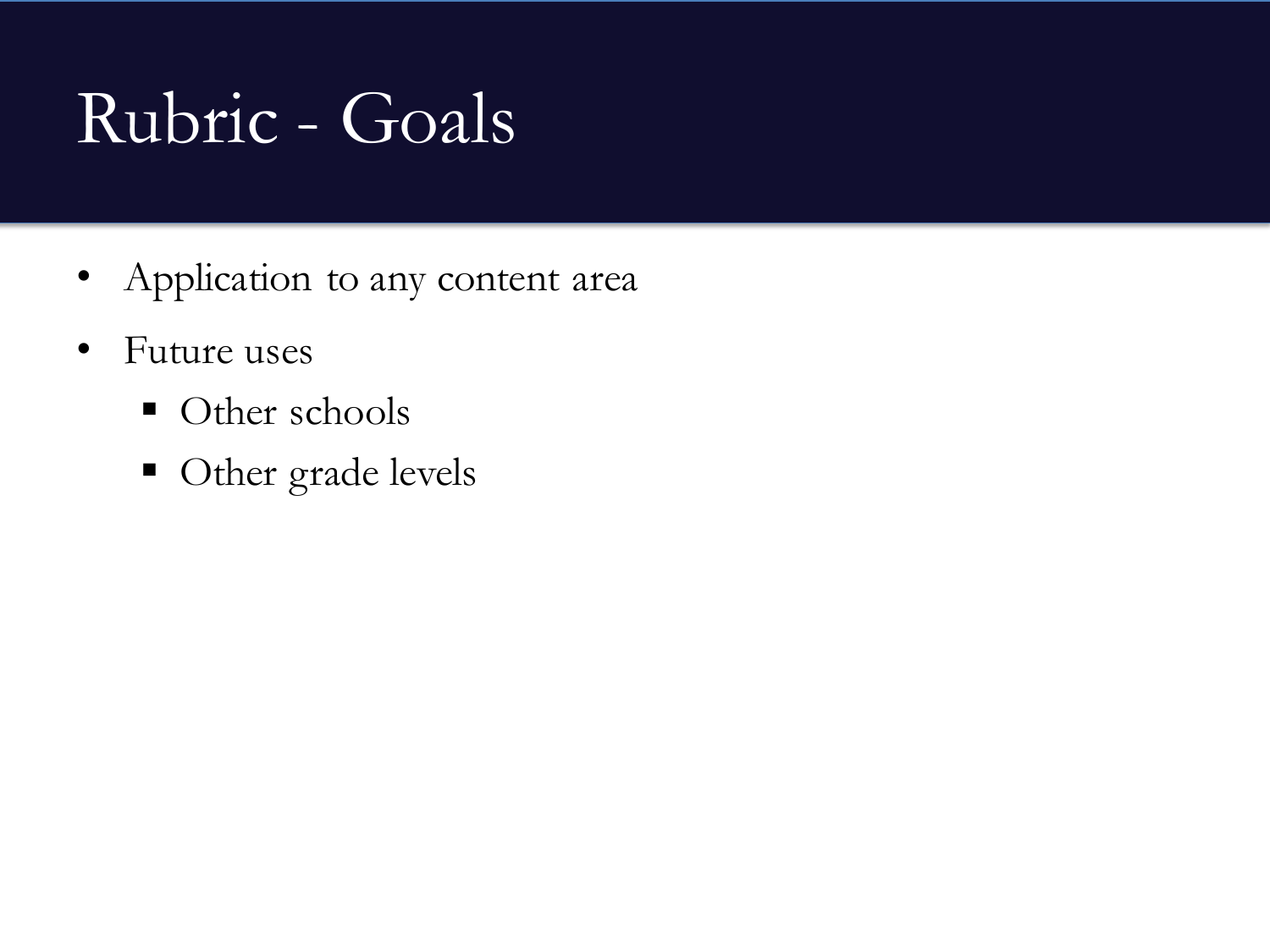## Lesson Plans

- Teacher resource
	- Common Core
	- $\blacksquare$  ICC
- Examples across development
	- 3<sup>rd</sup> grade perimeter, area, agriculture
	- $\bullet$  6<sup>th</sup> grade surface area, volume, housing
	- 9<sup>th</sup> grade linear equations, graphing, populations
- Progression of ICC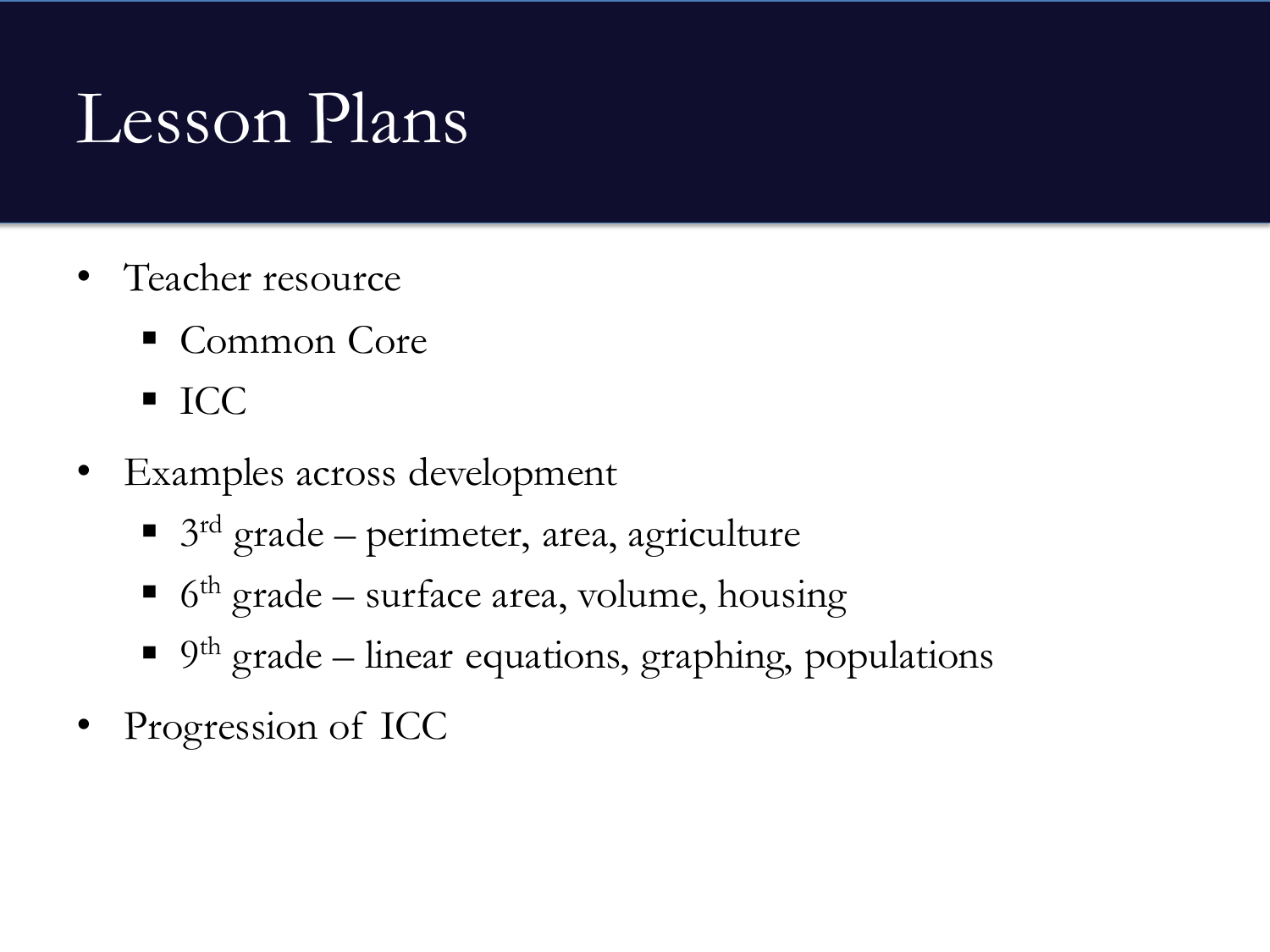# Conclusion

- Global Citizenship
- Future Research
	- **Data** analysis
	- $\blacksquare$  Math  $\leftrightarrow$  ICC